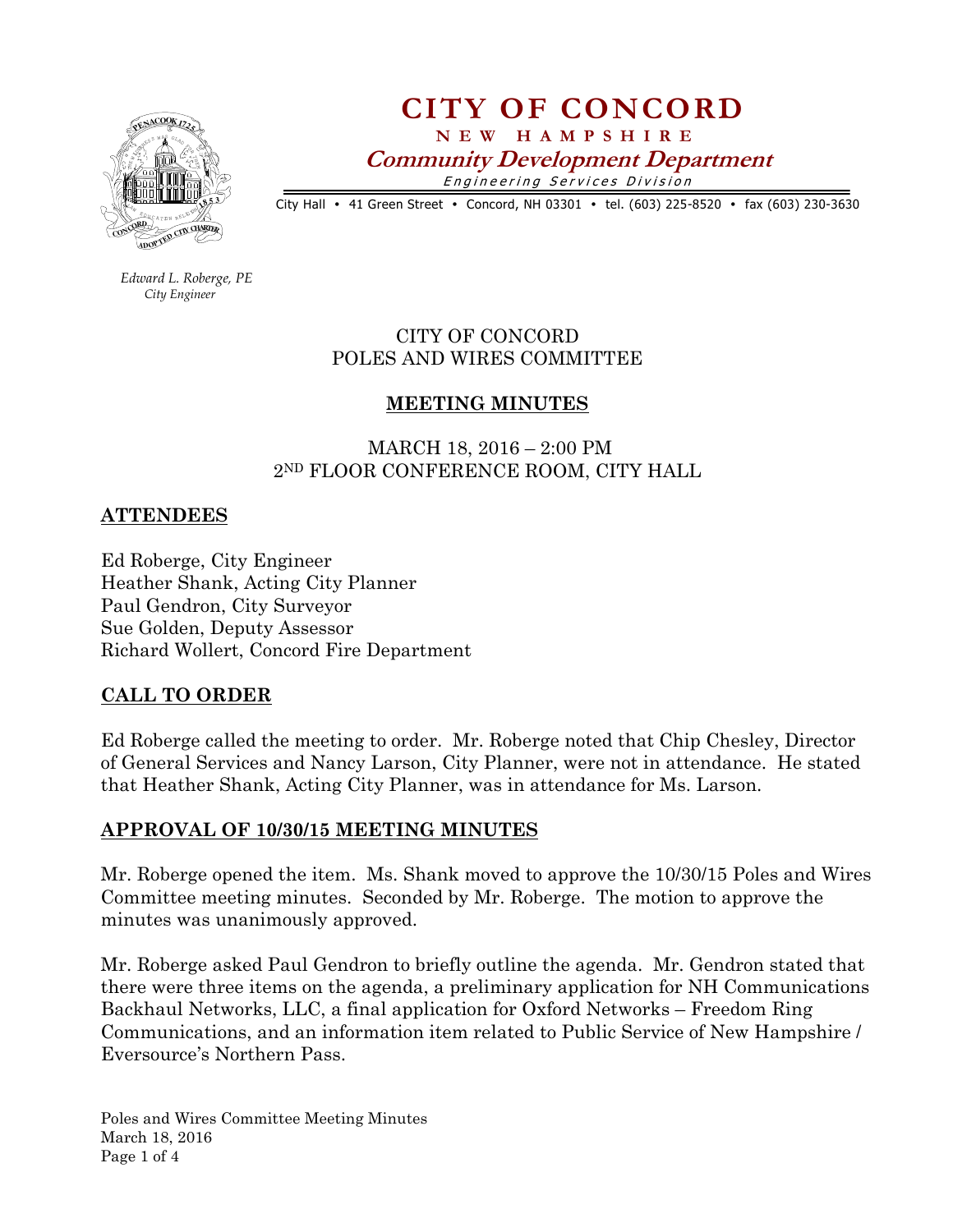## PRELIMINARY APPLICATION

1. NH Communications Backhaul Networks, LLC, Request for Licensure of Utility Pole within a City Right-of-Way Loudon Road (NH Route 9)

Mr. Gendron stated that no action was necessary on this item at this time. He stated that NH Communications Backhaul Networks, LLC, an Interstate Transport and Broadband Company ("NH Communications"), has submitted information requesting the placement of a 120 foot utility pole within the right-of-way of Loudon Road just westerly of Sheep Davis Road. He stated that information produced by the State of New Hampshire acknowledges that this section of Loudon Road is a City maintained highway, therefore, the licensing responsibility probably rests with the City. He stated that he sent an email with the information to Richard Radwanski at State of New Hampshire District 5 asking for his input and whether he has any concerns or questions.

Mr. Roberge read the cover letter for the package of information that was submitted by Daniel C. McClendon, Network Real Estate Permitting Manager. He noted that the cover letter does not include a business address or a phone number. Mr. Gendron noted that he had contact information for Kimberly Keller, who originally contacted the City. Richard Wollert noted that he had found LinkedIn info for Mr. McClendon that indicated that he was Counsel for Mobilitie. It was noted that Mobilitie had made contact with the City around October of 2015. At that time, Mobilitie had inquired about six potential locations that would require new utility poles. They had asked for information related to permitting or agreements, pole height restrictions, and the time frame for the review process.

A brief discussion ensued related to the cover letter and whether the company is a PUC regulated company or a private company. The letter states that NH Communications is "a public utility company regulated by the New Hampshire Public Service Commission." It was also discussed whether zoning or site plan review would be necessary in addition to any action by the Poles and Wires Committee. It was noted that cell towers require site plan review and that antennas require building permits. Mr. Roberge asked Ms. Shank to review the City codes to determine compliance with the request.

After reviewing the construction plans as submitted, Ms. Shank asked whether this is actually a cell tower. She stated that if it is a cell tower, it cannot be located in the public right-of-way and that it would need to be located on private property. Mr. Wollert asked whether the City has a pole height restriction and Mr. Roberge stated that typically 60 feet more or less is the maximum height. Mr. Gendron noted that due to its proposed proximity to an airport runway, he would review the airport approach slopes in conjunction with this request.

Mr. Roberge stated that more research needs to be conducted as to what the structure will be defined as, and what zoning and / or land use laws will pertain to the structure.

Poles and Wires Committee Meeting Minutes March 18, 2016 Page 2 of 4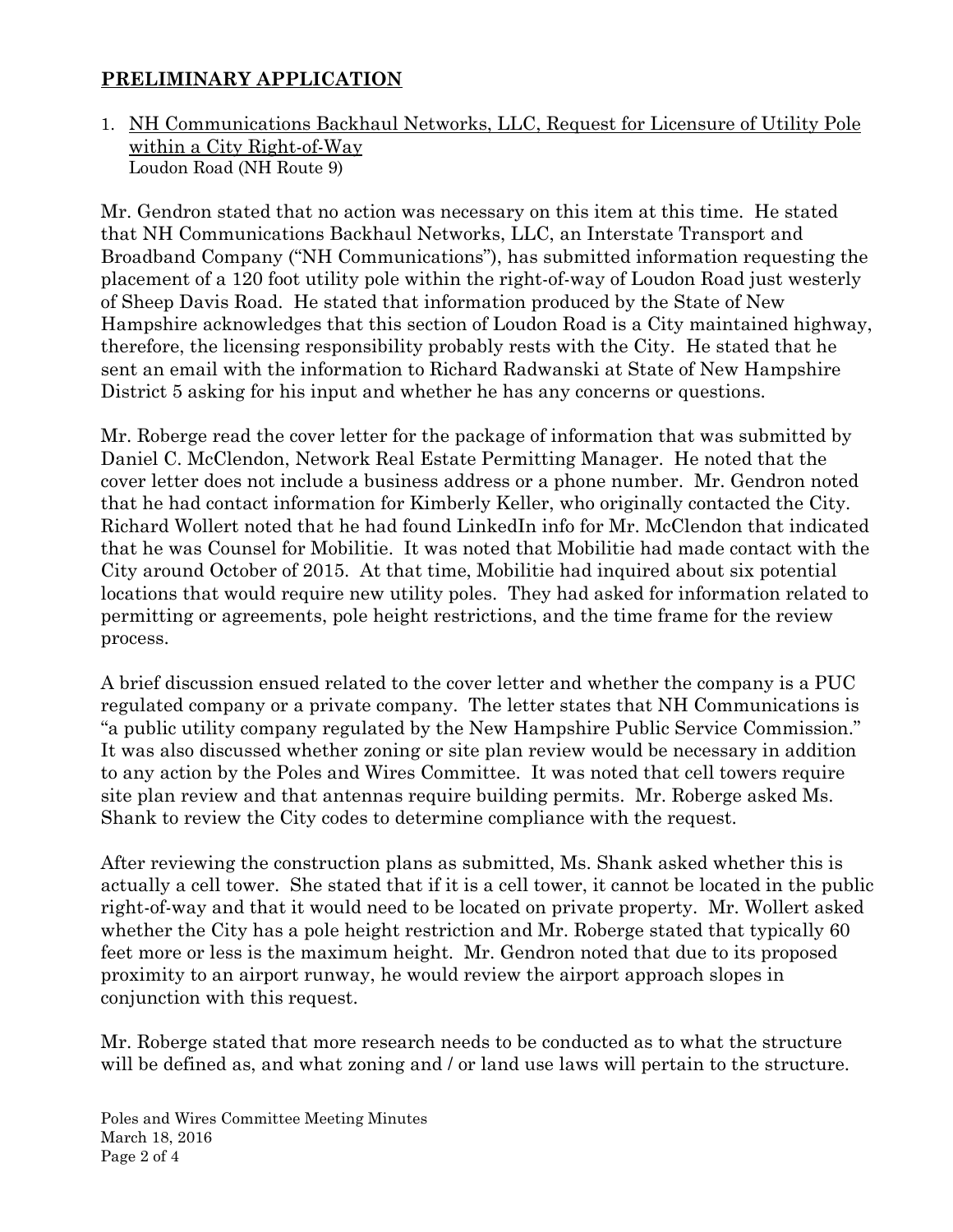It was also suggested that the company be contacted to inquire into its business model and its customers.

# FINAL APPLICATIONS

1. Oxford Networks – Freedom Ring Communications, Request for Licensure of fiber within a City Right-of-Way Short Street, North Spring Street, and Warren Street

Mr. Gendron explained that Oxford Networks acquired Freedom Ring Communications, also known as Bayring Communications in previous applications with the City. He indicated that this particular application commences at their existing plant along Rumford Street, and then runs easterly along Short Street to North Spring Street, then southerly to Warren Street, then easterly to the YMCA at the corner of Warren and North State Street. He stated that he became aware of the project from Richard Wollert after he received a make ready request. Mr. Gendron stated that he had visited the area and observed the route. He noted that the last pole on the proposed route was on the south side of Warren Street and that the YMCA is on the north side. He stated that the current connections from the pole to the building are by aerial wires. Mr. Roberge asked whether Oxford had stated how they would connect to the building. Mr. Gendron stated that they did not.

Mr. Gendron recommended that the application be approved subject to confirming with Oxford whether they would connect by aerial wires or underground conduit. Mr. Roberge stated that if they planned to use conduit that a separate petition should be submitted.

Ms. Shank made a motion to accept the recommendation with the condition that Mr. Gendron confirm the final connection. Seconded by Mr. Roberge. The license petition was conditionally approved.

# INFORMATION

1. Public Service Company of New Hampshire - Eversource - Northern Pass Mountain Road, Hoit Road, Sanborn Road, Shaker Road, Oak Hill Road, Appleton Street, Curtisville Road, Portsmouth Street, Old Loudon Road, Loudon Road, Pembroke Road, Regional Drive, Chenell Drive, and Antrim Avenue

Mr. Gendron stated that no action was necessary on this item and that it was for information purposes only. He stated that he and Deputy City Solicitor Danielle Pacik accompanied the State of New Hampshire's Site Evaluation Committee during site inspections on Wednesday, March 16. The Committee and several Public Service of New Hampshire ("PSNH") representatives hosted site visits at several locations to explain the proposed construction of the Northern Pass. The Committee and PSNH supplied maps and photographs that had the proposed structures superimposed in the photo. Mr. Gendron passed out a picture from the Concord Monitor that showed the Committee viewing an area near D'Amante Drive.

Poles and Wires Committee Meeting Minutes March 18, 2016 Page 3 of 4